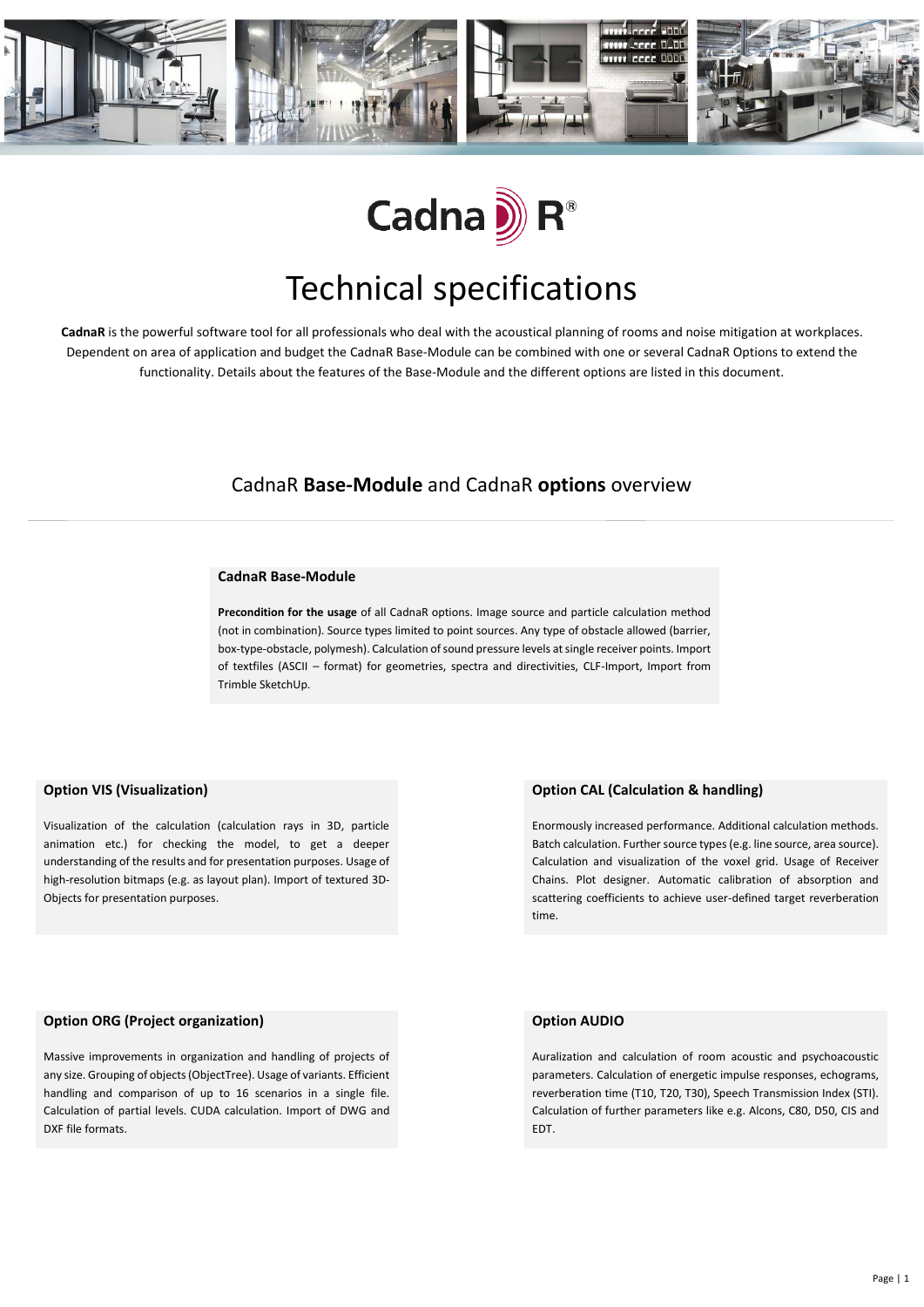### CadnaR **Base-Module** and CadnaR **options** overview (II)

#### **Option OFFICE**

Selected features from both options CAL and ORG for the handling, evaluation and optimization of offices and open plan offices. Usually to be combined with option T (or option AUDIO).

#### **Option T**

Selected features from option AUDIO for the calculation and graphic representation of the reverberation time (T20, T30).

#### **Option SET (Sound emission & transmission)**

Expert option allowing for example the calculation of frequency spectra of radiated sound power determined from the technical parameters of a sound source. Modeling of complex devices with multiple sound sources and radiating areas, reproducing their inner sound flux and transmission to connected parts.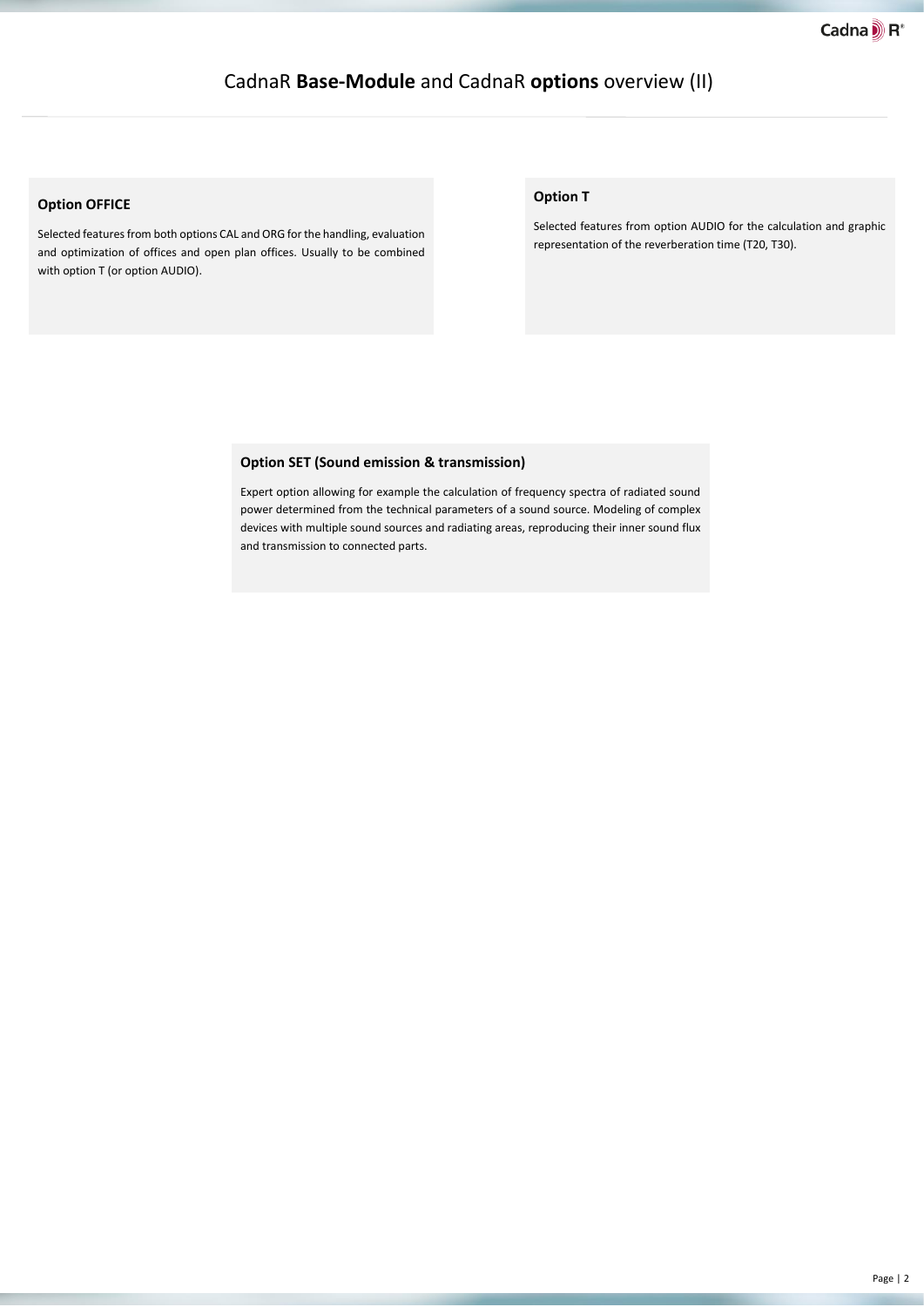# **Calculation** technology

☑ Feature included in Base-Module or software option

☐ The software option marked with this icon is needed as pre-requisite (Base-Module is always a pre-requisite)

| Feature name                                                                                                                                            | CadnaR<br>Base-                     | Options                 |            |                     |              |                                     |   |            |  |  |
|---------------------------------------------------------------------------------------------------------------------------------------------------------|-------------------------------------|-------------------------|------------|---------------------|--------------|-------------------------------------|---|------------|--|--|
|                                                                                                                                                         | <b>Module</b>                       | <b>CAL</b>              | <b>VIS</b> | <b>ORG</b>          | <b>AUDIO</b> | <b>OFFICE</b>                       | T | <b>SFT</b> |  |  |
| Image source model                                                                                                                                      | $\overline{\textbf{Y}}$             |                         |            |                     |              |                                     |   |            |  |  |
| Particle model                                                                                                                                          | $\overline{\checkmark}$             |                         |            |                     |              |                                     |   |            |  |  |
| Combined image source and particle model<br>(Hybrid method)                                                                                             |                                     | $\overline{\smile}$     |            |                     |              | $\overline{\smash{\triangleright}}$ |   |            |  |  |
| Diffuse field statistical method                                                                                                                        |                                     | $\overline{\checkmark}$ |            |                     |              |                                     |   |            |  |  |
| Calculation according to VDI 3760                                                                                                                       |                                     | $\overline{\checkmark}$ |            |                     |              |                                     |   |            |  |  |
| <b>Maximum order of reflection</b><br>(Image source method)                                                                                             | 20                                  |                         |            |                     |              |                                     |   |            |  |  |
| <b>Horizontal and vertical diffraction</b><br>(Image source method)                                                                                     | $\overline{\blacktriangledown}$     |                         |            |                     |              |                                     |   |            |  |  |
| <b>Maximum order of reflection</b><br>(Particle method)                                                                                                 | 500                                 |                         |            |                     |              |                                     |   |            |  |  |
| Sigma criterium to avoid unreasonably low particle numbers<br>(Particle method)                                                                         | ⊽                                   |                         |            |                     |              |                                     |   |            |  |  |
| Estimation of maximum runtime for particles<br>(Particle method)                                                                                        | $\overline{\smash{\triangleright}}$ |                         |            |                     |              |                                     |   |            |  |  |
| Acoustical properties of obstacles: absorption<br>Available with all calculation methods                                                                | $\overline{\checkmark}$             |                         |            |                     |              |                                     |   |            |  |  |
| Acoustical properties of obstacles: transmission<br>Available with particle calculation method only                                                     | $\overline{\blacktriangledown}$     |                         |            |                     |              |                                     |   |            |  |  |
| Acoustical properties of obstacles: scattering<br>Available with particle calculation method only                                                       | $\overline{\checkmark}$             |                         |            |                     |              |                                     |   |            |  |  |
| <b>Edge scattering</b><br>Available with particle calculation method only                                                                               | $\overline{\blacktriangledown}$     |                         |            |                     |              |                                     |   |            |  |  |
| <b>Scattering through roughness</b><br>Available with particle calculation method only                                                                  | ⊽                                   |                         |            |                     |              |                                     |   |            |  |  |
| <b>Diffraction of particles</b><br>Available with particle calculation method only                                                                      | $\overline{\blacktriangledown}$     |                         |            |                     |              |                                     |   |            |  |  |
| <b>Calculation with CUDA</b><br>Requires NVIDIA graphics card with at least compute capability 3.0<br>(Available with particle calculation method only) |                                     |                         |            | $\overline{\smile}$ |              |                                     |   |            |  |  |
| <b>Batch calculation</b>                                                                                                                                |                                     | $\overline{\checkmark}$ |            |                     |              |                                     |   |            |  |  |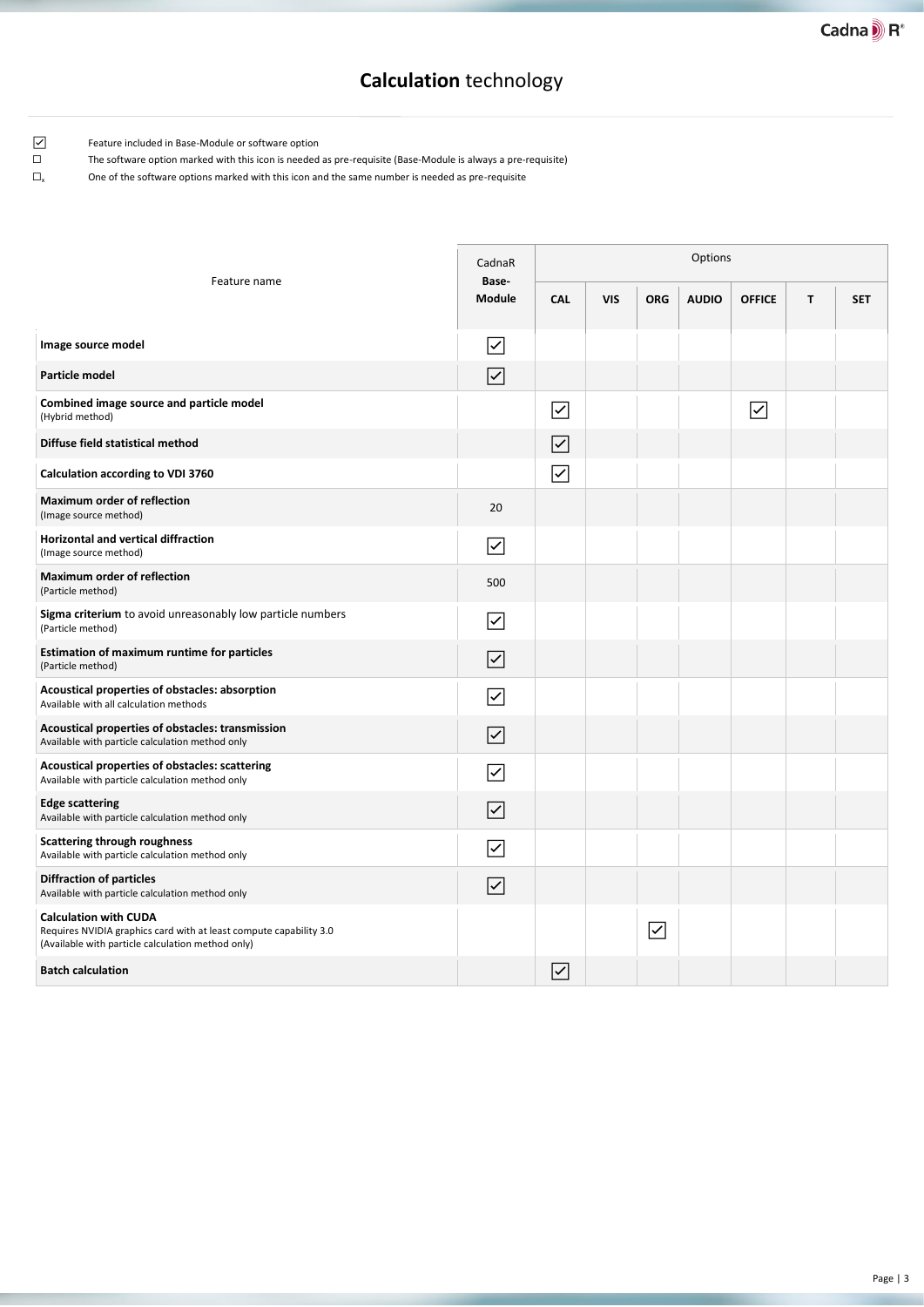### Noise **sources**

☑ Feature included in Base-Module or software option

☐ The software option marked with this icon is needed as pre-requisite (Base-Module is always a pre-requisite)

| Feature name                                                                                                         | CadnaR<br>Base-                 | Options                 |            |                         |              |               |    |                         |  |  |
|----------------------------------------------------------------------------------------------------------------------|---------------------------------|-------------------------|------------|-------------------------|--------------|---------------|----|-------------------------|--|--|
|                                                                                                                      | Module                          | CAL                     | <b>VIS</b> | <b>ORG</b>              | <b>AUDIO</b> | <b>OFFICE</b> | T. | <b>SET</b>              |  |  |
| <b>Point source</b>                                                                                                  | ⊽                               |                         |            |                         |              |               |    |                         |  |  |
| Line source                                                                                                          |                                 | $\overline{\checkmark}$ |            |                         |              |               |    |                         |  |  |
| Horizontal area source                                                                                               |                                 | $\overline{\checkmark}$ |            |                         |              |               |    |                         |  |  |
| <b>Vertical area source</b>                                                                                          |                                 | $\overline{\checkmark}$ |            |                         |              |               |    |                         |  |  |
| Box-type source                                                                                                      |                                 | $\overline{\checkmark}$ |            |                         |              |               |    |                         |  |  |
| 3D directivity<br>(Point sources only)                                                                               | $\overline{\smash{\checkmark}}$ |                         |            |                         |              |               |    |                         |  |  |
| <b>Simplified directivity</b><br>(Point sources only)                                                                | $\overline{\checkmark}$         |                         |            |                         |              |               |    |                         |  |  |
| Consideration of the emission sound pressure level at a workplace<br>(for single sources)                            | $\overline{\checkmark}$         |                         |            |                         |              |               |    |                         |  |  |
| Emission sound pressure level SPL for source groups                                                                  |                                 |                         |            | $\overline{\checkmark}$ |              |               |    |                         |  |  |
| Free field simulation for source groups                                                                              |                                 |                         |            | $\vert\checkmark\vert$  |              |               |    |                         |  |  |
| Calculation of sound power from the technical parameters of a sound source                                           |                                 |                         |            |                         |              |               |    | $\overline{\checkmark}$ |  |  |
| Database of source modules based on technical parameters<br>(306 source modules included)                            |                                 |                         |            |                         |              |               |    | $\overline{\checkmark}$ |  |  |
| User-defined sound source modules based on technical parameters                                                      |                                 |                         |            |                         |              |               |    | ✓                       |  |  |
| Calculation of sound power level of complex interconnected source systems,<br>considering radiation and transmission |                                 |                         |            |                         |              |               |    |                         |  |  |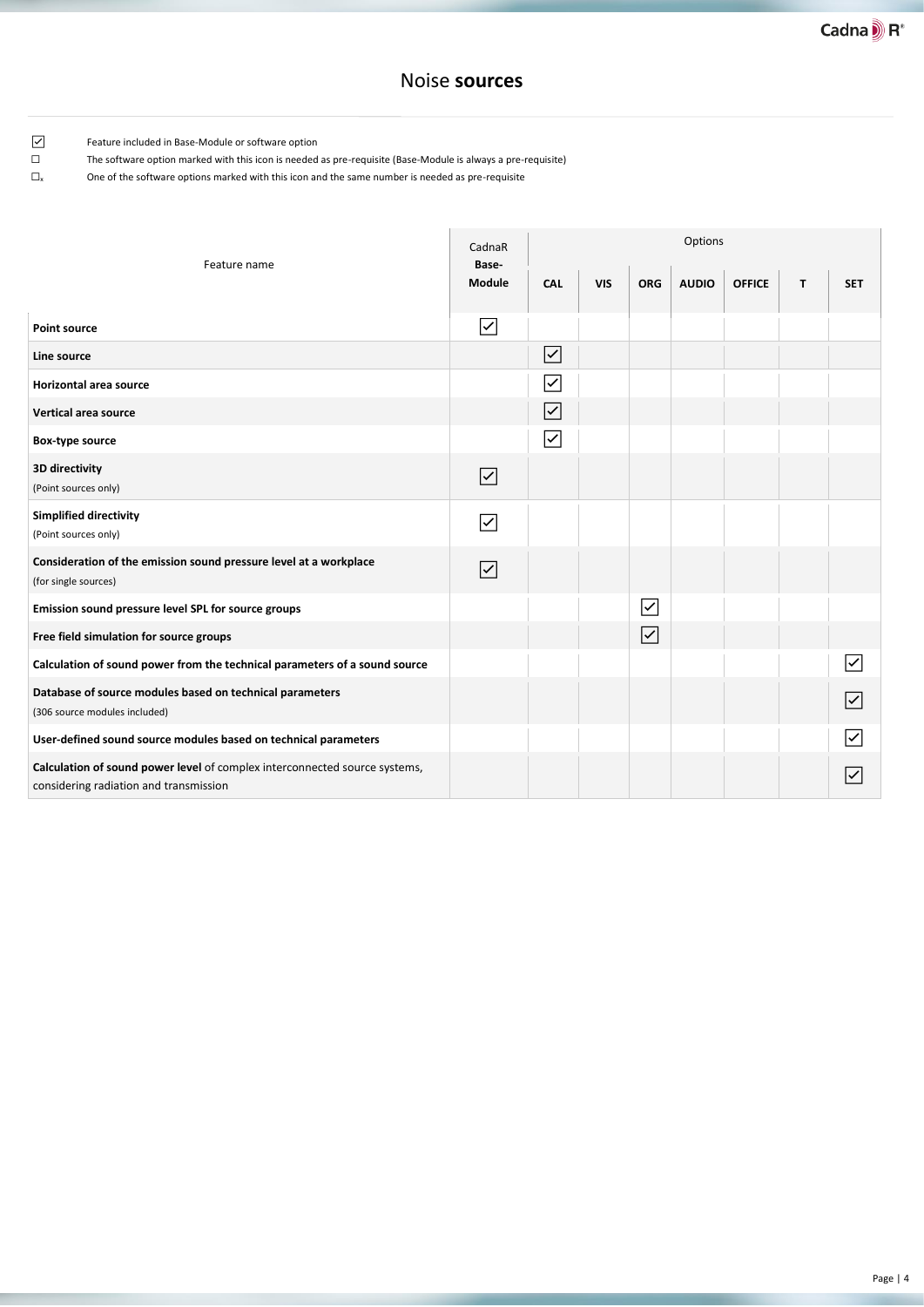# Further **object types**

☑ Feature included in Base-Module or software option

☐ The software option marked with this icon is needed as pre-requisite (Base-Module is always a pre-requisite)

| Feature name                                         |                                 | Options                 |                       |            |              |                     |   |            |
|------------------------------------------------------|---------------------------------|-------------------------|-----------------------|------------|--------------|---------------------|---|------------|
|                                                      | Module                          | <b>CAL</b>              | <b>VIS</b>            | <b>ORG</b> | <b>AUDIO</b> | <b>OFFICE</b>       | T | <b>SET</b> |
| <b>Barrier</b>                                       | $\overline{\smash{\checkmark}}$ |                         |                       |            |              |                     |   |            |
| Box-type obstacle                                    | $\overline{\smile}$             |                         |                       |            |              |                     |   |            |
| Polymesh and vertical polymesh                       | $\overline{\checkmark}$         |                         |                       |            |              |                     |   |            |
| <b>Height point</b><br>(Inner point of the polymesh) | $\boxed{\checkmark}$            |                         |                       |            |              |                     |   |            |
| <b>Contour line</b><br>(Inner line of the polymesh)  | $\overline{\smash{\checkmark}}$ |                         |                       |            |              |                     |   |            |
| Receiver                                             | $\boxed{\checkmark}$            |                         |                       |            |              |                     |   |            |
| <b>Receiver Chain</b>                                |                                 | $\overline{\checkmark}$ |                       |            |              | $\overline{\smile}$ |   |            |
| <b>High resolution bitmap</b>                        |                                 |                         | $\blacktriangledown$  |            |              |                     |   |            |
| <b>Section</b>                                       | $\overline{\checkmark}$         |                         |                       |            |              |                     |   |            |
| <b>Text box</b>                                      | $\boxed{\checkmark}$            |                         |                       |            |              |                     |   |            |
| Auxiliary polygon                                    | $\overline{\checkmark}$         |                         |                       |            |              |                     |   |            |
| Symbol                                               | $\boxed{\checkmark}$            |                         |                       |            |              |                     |   |            |
| 3D Symbol                                            |                                 |                         | $\boxed{\checkmark}$  |            |              |                     |   |            |
| <b>Calculation area</b>                              |                                 | $\boxed{\checkmark}$    |                       |            |              |                     |   |            |
| <b>Vertical grid</b>                                 |                                 | $\Box$                  | $\overline{\text{S}}$ |            |              |                     |   |            |
| 3D grid                                              |                                 | $\Box$                  | $\blacktriangledown$  |            |              |                     |   |            |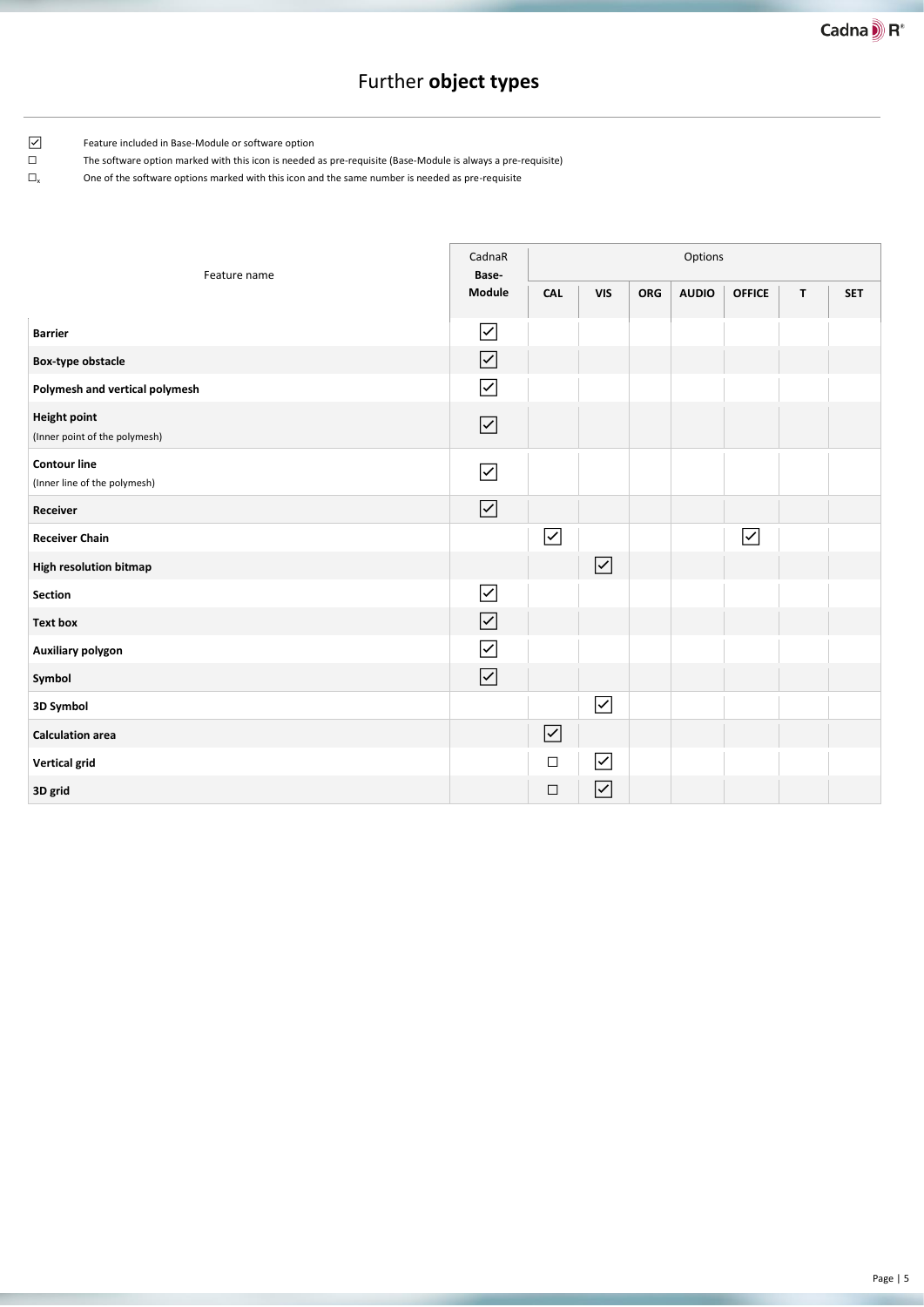# **Calculation results** and **postprocessing**

Ē

☑ Feature included in Base-Module or software option

☐ The software option marked with this icon is needed as pre-requisite (Base-Module is always a pre-requisite)

| Feature name                                                                                                                                                                     | CadnaR<br>Base-                 |                         |            |                         | Options                         |                                 |                                 |            |  |
|----------------------------------------------------------------------------------------------------------------------------------------------------------------------------------|---------------------------------|-------------------------|------------|-------------------------|---------------------------------|---------------------------------|---------------------------------|------------|--|
|                                                                                                                                                                                  | Module                          | <b>CAL</b>              | <b>VIS</b> | <b>ORG</b>              | <b>AUDIO</b>                    | <b>OFFICE</b>                   | T                               | <b>SET</b> |  |
| Calculation of sound pressure levels at receiver points                                                                                                                          | $\vert\checkmark\vert$          |                         |            |                         |                                 |                                 |                                 |            |  |
| Diagram sound pressure level spectra (Receivers)                                                                                                                                 | $\overline{\blacktriangledown}$ |                         |            |                         |                                 |                                 |                                 |            |  |
| Diagram of spatially averaged sound pressure level spectra (Receivers)                                                                                                           | $\overline{\checkmark}$         |                         |            |                         |                                 |                                 |                                 |            |  |
| NC (Noise Criteria) and NR (Noise rating) for receiver points                                                                                                                    | $\overline{\blacktriangledown}$ |                         |            |                         |                                 |                                 |                                 |            |  |
| Partial sound pressure levels at receiver points                                                                                                                                 |                                 |                         |            | $\overline{\checkmark}$ |                                 |                                 |                                 |            |  |
| Calculation protocol (image source model only)                                                                                                                                   |                                 |                         |            | $\overline{\checkmark}$ |                                 |                                 |                                 |            |  |
| <b>Calculation of Receiver Chains</b>                                                                                                                                            |                                 | ⊽                       |            |                         |                                 | $\overline{\checkmark}$         |                                 |            |  |
| <b>Horizontal Grid calculation (2D)</b>                                                                                                                                          |                                 | $\overline{\checkmark}$ |            |                         |                                 | $\overline{\blacktriangledown}$ |                                 |            |  |
| <b>Voxel Grid calculation (3D)</b>                                                                                                                                               |                                 | $\overline{\checkmark}$ |            |                         |                                 |                                 |                                 |            |  |
| Arithmetic of Grids (up to 7 grids)                                                                                                                                              |                                 | $\overline{\checkmark}$ |            |                         |                                 |                                 |                                 |            |  |
| Generation and evaluation of an enveloping surface consisting of a mesh of<br><b>Receivers</b>                                                                                   |                                 | ⊽                       |            |                         |                                 |                                 |                                 |            |  |
| Level evaluation of Receiver Chains (Diagram, L_p,A,S,4m, D_2,S)                                                                                                                 |                                 | $\overline{\checkmark}$ |            |                         |                                 | $\blacktriangledown$            |                                 |            |  |
| <b>STI evaluation of Receiver Chains</b> (Diagram, r_D, r_P)<br>$\Box$ <sub>1</sub> Option CAL or OFFICE is pre-requisite                                                        |                                 | $\Box_1$                |            |                         | $\overline{\blacktriangledown}$ | $\Box_1$                        |                                 |            |  |
| Diagram of reverberation times (Receiver)                                                                                                                                        |                                 |                         |            |                         | $\overline{\checkmark}$         |                                 | $\overline{\langle}$            |            |  |
| Calculation of the energy-based room impulse response at receivers                                                                                                               |                                 |                         |            |                         | $\overline{\checkmark}$         |                                 | $\overline{\checkmark}$         |            |  |
| Diagram echogram (Receivers)                                                                                                                                                     |                                 |                         |            |                         | $\overline{\checkmark}$         |                                 | $\overline{\leq}$               |            |  |
| Diagram of reverberation times (Receiver Chains)<br>$\Box$ <sub>1</sub> Option CAL or OFFICE is pre-requisite                                                                    |                                 | $\square_1$             |            |                         | $\overline{\checkmark}$         | $\Box$                          | $\overline{\blacktriangledown}$ |            |  |
| Diagram of spatially averaged reverberation times (Receivers)                                                                                                                    |                                 |                         |            |                         | $\overline{\blacktriangledown}$ |                                 | $\blacktriangledown$            |            |  |
| Diagram of spatially averaged reverberation times (Grid)<br>$\Box$ <sub>1</sub> Option CAL or OFFICE is pre-requisite                                                            |                                 | $\square_1$             |            |                         | $\blacktriangledown$            | $\Box_1$                        |                                 |            |  |
| Requirements for reverberation times (VDI 2569, DIN 18041, ASR 3.7, UNI 11532-2)                                                                                                 |                                 |                         |            |                         | $\overline{\checkmark}$         |                                 | ∣✓                              |            |  |
| Early decay time (EDT), Reverberation time T10                                                                                                                                   |                                 |                         |            |                         | $\overline{\checkmark}$         |                                 |                                 |            |  |
| Reverberation time T20 and T30                                                                                                                                                   |                                 |                         |            |                         | $\overline{\mathsf{S}}$         |                                 | $\boxed{\checkmark}$            |            |  |
| Definition / Clarity (D50 and C50), Clarity index for music (C80), Center time (TS)                                                                                              |                                 |                         |            |                         | $\overline{\checkmark}$         |                                 |                                 |            |  |
| Articulation loss (Alcons%), Common intelligibility scale (CIS)                                                                                                                  |                                 |                         |            |                         | $\vert\checkmark\vert$          |                                 |                                 |            |  |
| Speech transmission index - male / female<br>According to IEC 60268-16:2011 (STI male   STI female)                                                                              |                                 |                         |            |                         | $\overline{\mathsf{K}}$         |                                 |                                 |            |  |
| STI for public address systems (STIPA_IR)                                                                                                                                        |                                 |                         |            |                         | $\vert\checkmark\vert$          |                                 |                                 |            |  |
| Grid calculation for quality criteria<br>(with option T, only T20 and T30)                                                                                                       |                                 | $\Box$                  |            |                         | $\overline{\mathsf{K}}$         |                                 | ☑                               |            |  |
| Estimate mean absorption coefficient from T20                                                                                                                                    |                                 |                         |            |                         | $\vert\checkmark\vert$          |                                 | $\boxed{\checkmark}$            |            |  |
| Automatic calibration of absorption and scattering coefficients to achieve user-<br>defined target reverberation time.<br>$\Box$ <sub>1</sub> Option AUDIO or T is pre-requisite |                                 | $\boxed{\checkmark}$    |            |                         | $\Box_1$                        |                                 | $\Box_1$                        |            |  |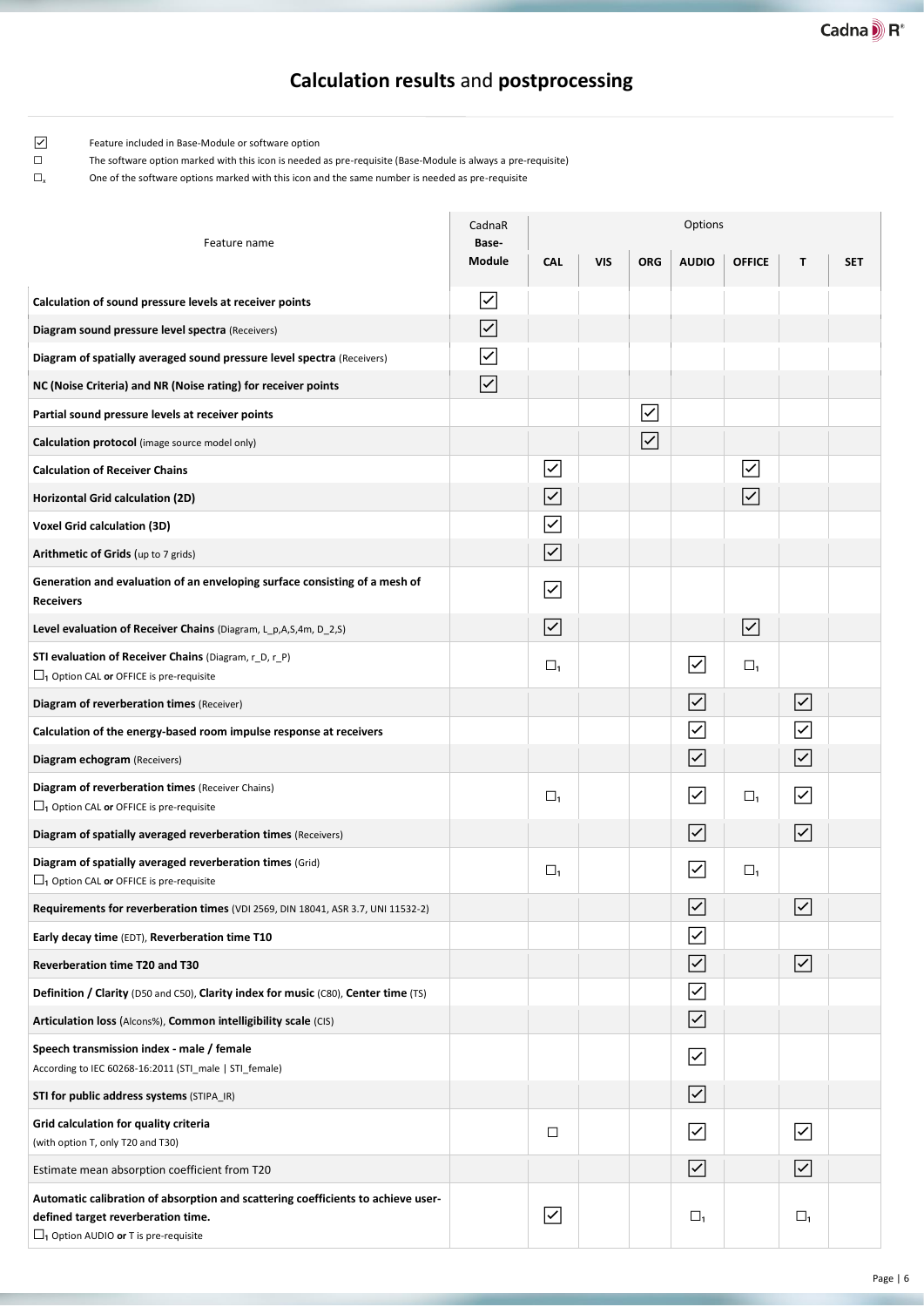### **Import** and **export**

 $\overline{a}$ 

i,

☑ Feature included in Base-Module or software option

☐ The software option marked with this icon is needed as pre-requisite (Base-Module is always a pre-requisite)

| Feature name                                                                        | CadnaR<br>Base-         | Options                 |                         |                         |              |                                |   |                         |
|-------------------------------------------------------------------------------------|-------------------------|-------------------------|-------------------------|-------------------------|--------------|--------------------------------|---|-------------------------|
|                                                                                     | Module                  | CAL                     | <b>VIS</b>              | <b>ORG</b>              | <b>AUDIO</b> | <b>OFFICE</b>                  | T | <b>SET</b>              |
| Import from Trimble SketchUp (.skp)                                                 | $\overline{\checkmark}$ |                         |                         |                         |              |                                |   |                         |
| Import of bitmap files                                                              |                         |                         | $\overline{\mathsf{S}}$ |                         |              |                                |   |                         |
| Import of .dwg files (AutoCAD, pCon planner)                                        |                         |                         |                         | $\overline{\checkmark}$ |              | $\overline{\checkmark}$        |   |                         |
| Import of .dxf files (AutoCAD, pCon planner)                                        |                         |                         |                         | $\overline{\checkmark}$ |              |                                |   |                         |
| Import of ASCII Object geometry files                                               | $\overline{\checkmark}$ |                         |                         |                         |              |                                |   |                         |
| Import of ASCII Spectra files (e.g. spectral absorption and sound power level data) | $\overline{\mathsf{S}}$ |                         |                         |                         |              |                                |   |                         |
| <b>ODBC</b> interface                                                               |                         |                         |                         | $\sqrt{}$               |              |                                |   |                         |
| <b>Direct import from MS Excel files (.xlsx)</b>                                    |                         |                         |                         | $\overline{\checkmark}$ |              |                                |   |                         |
| Import of directivity files (ASCII)                                                 | $\overline{\checkmark}$ |                         |                         |                         |              |                                |   |                         |
| Import of CLF directivity files (.cf1 / .cf2)                                       | $\overline{\mathsf{S}}$ |                         |                         |                         |              |                                |   |                         |
| Library manager                                                                     |                         |                         |                         | $\overline{\checkmark}$ |              |                                |   | $\overline{\checkmark}$ |
| <b>Export of full reports to MS Office (MS Word (.docx)   MS Excel (.xlsx))</b>     |                         |                         |                         | $\overline{\checkmark}$ |              | $\vert\!\!\!\!\backsim\rangle$ |   |                         |
| Export to AutoCAD (.dxf)                                                            | $\overline{\checkmark}$ |                         |                         |                         |              |                                |   |                         |
| <b>Export of 2D ASCII - Grids (.rst)</b>                                            |                         | $\boxed{\checkmark}$    |                         |                         |              |                                |   |                         |
| Export of 2D ASCII Grids (.txt, .csv, .dat)                                         |                         | ⊽                       |                         |                         |              |                                |   |                         |
| <b>Export of 3D voxel grids (.cnivg)</b>                                            |                         | $\overline{\checkmark}$ |                         |                         |              |                                |   |                         |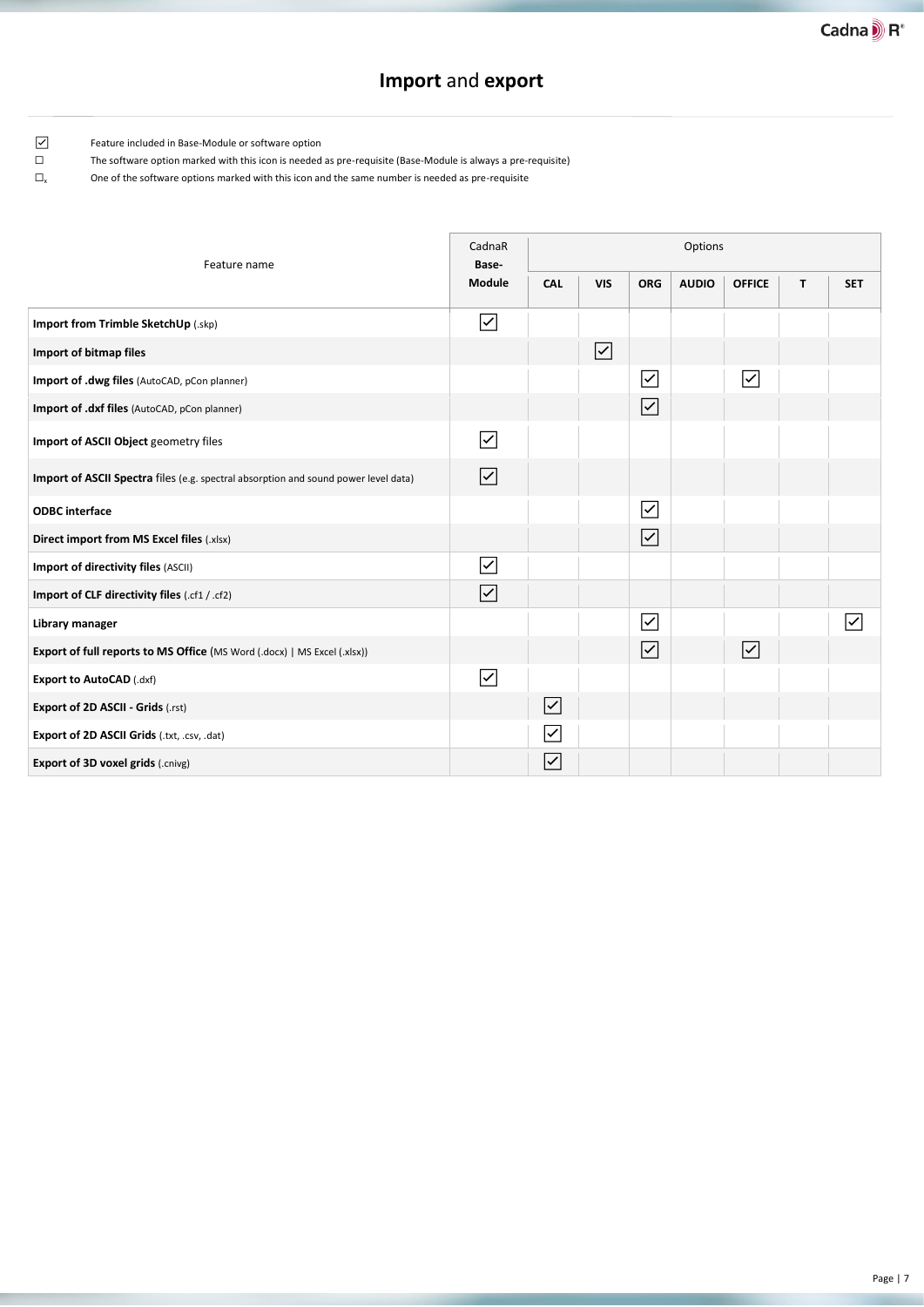# **Object handling** and **project organization**

☑ Feature included in Base-Module or software option

☐ The software option marked with this icon is needed as pre-requisite (Base-Module is always a pre-requisite)

| Feature name                                                                                                                                                                                                                                                                                                   | CadnaR<br>Base-                 | Options    |            |                         |              |                                      |               |            |  |  |
|----------------------------------------------------------------------------------------------------------------------------------------------------------------------------------------------------------------------------------------------------------------------------------------------------------------|---------------------------------|------------|------------|-------------------------|--------------|--------------------------------------|---------------|------------|--|--|
|                                                                                                                                                                                                                                                                                                                | Module                          | <b>CAL</b> | <b>VIS</b> | <b>ORG</b>              | <b>AUDIO</b> | <b>OFFICE</b>                        | T             | <b>SET</b> |  |  |
| <b>Single object actions</b><br>Duplicate, Convert to, Transform, Label, Parallel Object                                                                                                                                                                                                                       | $\overline{\checkmark}$         |            |            |                         |              |                                      |               |            |  |  |
| <b>Single object actions</b><br>Break Lines, Break Areas, Create Poly with n-Edges, Simplify Geo, Spline, Modify Order of<br>Points, Break into Pieces, Connect Lines, Set Length, Normalize rotation angles                                                                                                   | $\overline{\blacktriangledown}$ |            |            |                         |              |                                      |               |            |  |  |
| <b>Multiple object actions</b><br>Delete, Convert, Transform, Delete Duplicates, Activation, Normalize rotation angles                                                                                                                                                                                         | ∣✓                              |            |            |                         |              |                                      |               |            |  |  |
| <b>Multiple object actions</b><br>Simplify Geometry, Spline, Modify Order of Points, Break into Pieces, Connect Lines                                                                                                                                                                                          |                                 |            |            | $\overline{\checkmark}$ |              | $\overline{\left. \right. \right. }$ |               |            |  |  |
| <b>Multiple object actions</b><br>Modify Attributes, Duplicate, Label, Parallel Object                                                                                                                                                                                                                         |                                 |            |            | $\overline{\checkmark}$ |              | $\overline{\blacktriangledown}$      |               |            |  |  |
| Creation of up to 16 scenarios or variants                                                                                                                                                                                                                                                                     |                                 |            |            | $\overline{\checkmark}$ |              |                                      |               |            |  |  |
| <b>Object Tree</b><br>Group objects for interactive group editing with mouse and keyboard                                                                                                                                                                                                                      |                                 |            |            | $\overline{\checkmark}$ |              | $\overline{\smash{\triangleright}}$  |               |            |  |  |
| <b>Object Tree (full functionality)</b><br>Including partial levels and sound power levels for groups                                                                                                                                                                                                          |                                 |            |            | $\overline{\checkmark}$ |              |                                      |               |            |  |  |
| Assignment of groups to variants                                                                                                                                                                                                                                                                               |                                 |            |            | $\overline{\checkmark}$ |              |                                      |               |            |  |  |
| Comparison of variants in diagram of reverberation times<br>(Receiver, Receiver Chains)<br>$\Box$ <sub>1</sub> Option CAL or OFFICE is pre-requisite to be able to use Receiver Chains<br>$\Box_2$ Option AUDIO or T is pre-requisite to be able to calculate reverberation time                               |                                 | $\Box_1$   |            | $\overline{\checkmark}$ | $\square$ ,  | $\square_1$                          | $\square$     |            |  |  |
| Comparison of variants in diagram of spatially averaged reverberation times<br>(Receiver)<br>$\Box$ Option AUDIO or T is pre-requisite to be able to calculate reverberation time                                                                                                                              |                                 |            |            | $\overline{\checkmark}$ | $\Box$       |                                      | □             |            |  |  |
| Comparison of variants in tables of spatially averaged reverberation times<br>(Receivers, Receiver Chains)<br>$\Box$ <sub>1</sub> Option CAL or OFFICE is pre-requisite to be able to use Receiver Chains<br>$\Box$ <sub>2</sub> Option AUDIO or T is pre-requisite to be able to calculate reverberation time |                                 | $\Box_1$   |            | $\overline{\checkmark}$ | $\square$ ,  | $\square_1$                          | $\square_{2}$ |            |  |  |